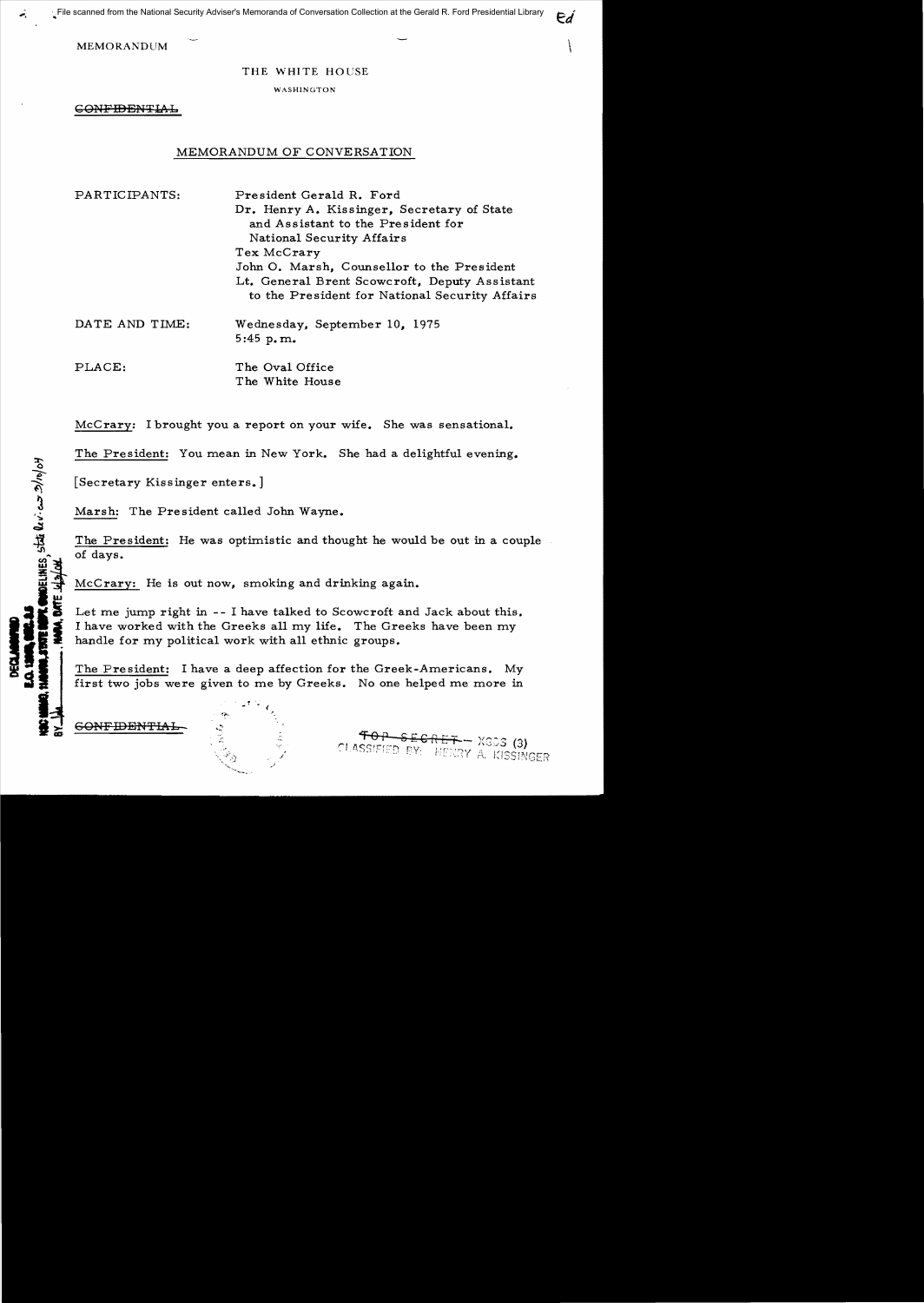## CONFIDENTIAL 2

my campaigns. I belong to AHEPA. But here is the problem. We have never claimed that they have mixed loyalty. What bothers me is that the end result of the embargo has been counterproductive to what they want. There has been no progress made on Cyprus and none will be made so long as there is an embargo. NATO is made weaker by all this. I don't see one thing gained from the point of view of the United States., Greece, or Cyprus. It is a total loss.

McCrary: We haven't gotten out of the end zone, that is for sure.

The President: What we want is how to solve the problem.

McCrary: As I wrote in my note to Scowcroft, who gave me much time and patience. It is like the Army-Navy game; a change at the half. There hasn't been any sympathy for an embattled Greek Government. In my judgment you haven't moved to the Greek side for the second half. Could you name a U. S. mission, headed by Mike Dunn, with General Van Fleet and some Greek leaders, to sit down with the Greek Government? It would strengthen Karamanlis' hand. There is a feeling in the Greek community that they have won, but what have they got? This mission would defuse the situation.

The President: We have held up the aid bill for the Middle East settlement and the Greek-Turkish situation. I think it is good to get as many pro-aid people on one foreign aid bill as possible. The weaker programs need to be pulled along by the stronger programs.

Kissinger: One difficulty is that the Greek Government has asked me not to put in Greek aid in the same time frame as the embargo vote because it looks like a payoff.

McCrary: When would the aid bill go in?

Kissinger: Maybe by the end of the month. As the President said, we would like to get the whole package in at once. We have a big program for Greece. We are great admirers of Karamanlis. But he needs a rapid settlement on Cyprus so it doesn't got to be a domestic issue. It is not that we are pro-Turkey. Left alone we would have had it solved by now. We had some concessions in January. Greece wouldn't accept them because they were afraid that we would use it to life the embargo. Cyprus is soluble

**CONFIDENTIAL** 

-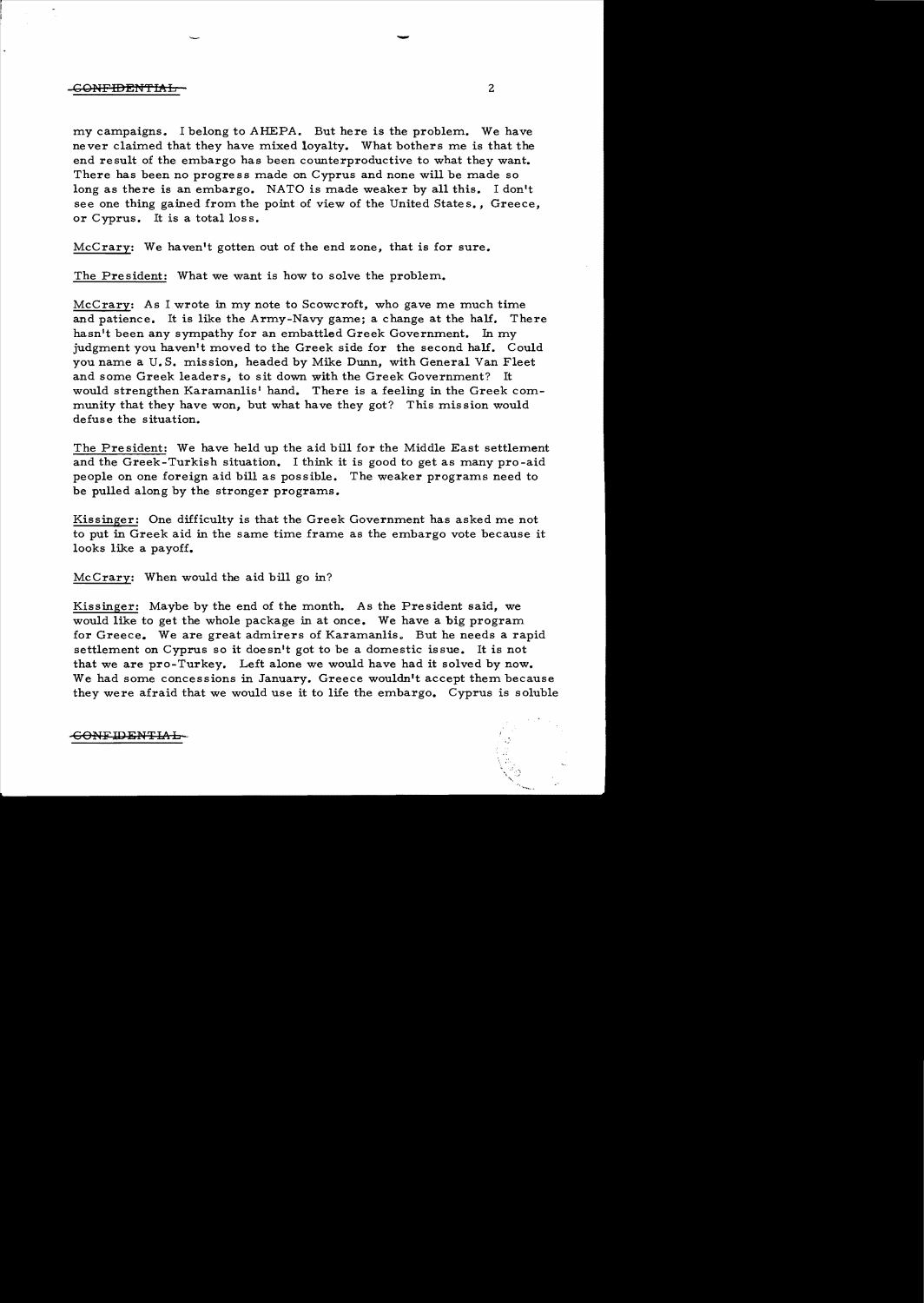## •<del>CONFIDENTIAL</del> 3

on acceptable, but not good terms. This has nothing to do with our being pro-Turkish.

The President: I don't even know any Turks, but I have many close Greek friends.

McCrary: My point is a little deeper than cosmetics  $-$ - to show the White House flag in Greece.

[Secretary Kissinger leaves.]

The Jewish vote is very fickle. The group which saw you on Monday -they were awestruck. But the most violent language I have ever heard was this group, each one introduced by a rabbi, each one trying to out do the other in damning Kissinger. Wilks said that whenever a Jew gets too far out front, Jews must worry. The feeling of the Jews about Kissinger is deep, so don't be misled by pledges of support.

The President: Let me make some observations. I didn't know about the meeting you mentioned. But we knew there were strong feelings. But we also felt we were doing the right thing working to get the agreement we did. It wasn<sup>1</sup>t pleasant for me  $-$ - and less so for Henry  $-$ - to hear the criticism.. But we stuck to the course because we thought it was in the United States -- and the Jews' -- best interest. They won't turn around and love us, but when they look at what would have happened had we not gotten the agreement, they will at least understand.

McCrary: Your meeting was very good, but I am just trying to say the Jews are volatile. I would like to bring Wilks into meet you, Kissinger and Scowcroft.

If you all could come up with some sort of mission right away  $-$ - they couldn't show results, but they could ascertain the needs, visit hospitals, etc.

The President: Would this be accepted to the Greek Government?

McCrary: I would certainly check all this out.

The President: Let me think it over.

McCrary: Jack can tell me. Then I would get with Brademas, Sarbanes and let them think it is their idea.

#### -GONFIDENTlI'd::l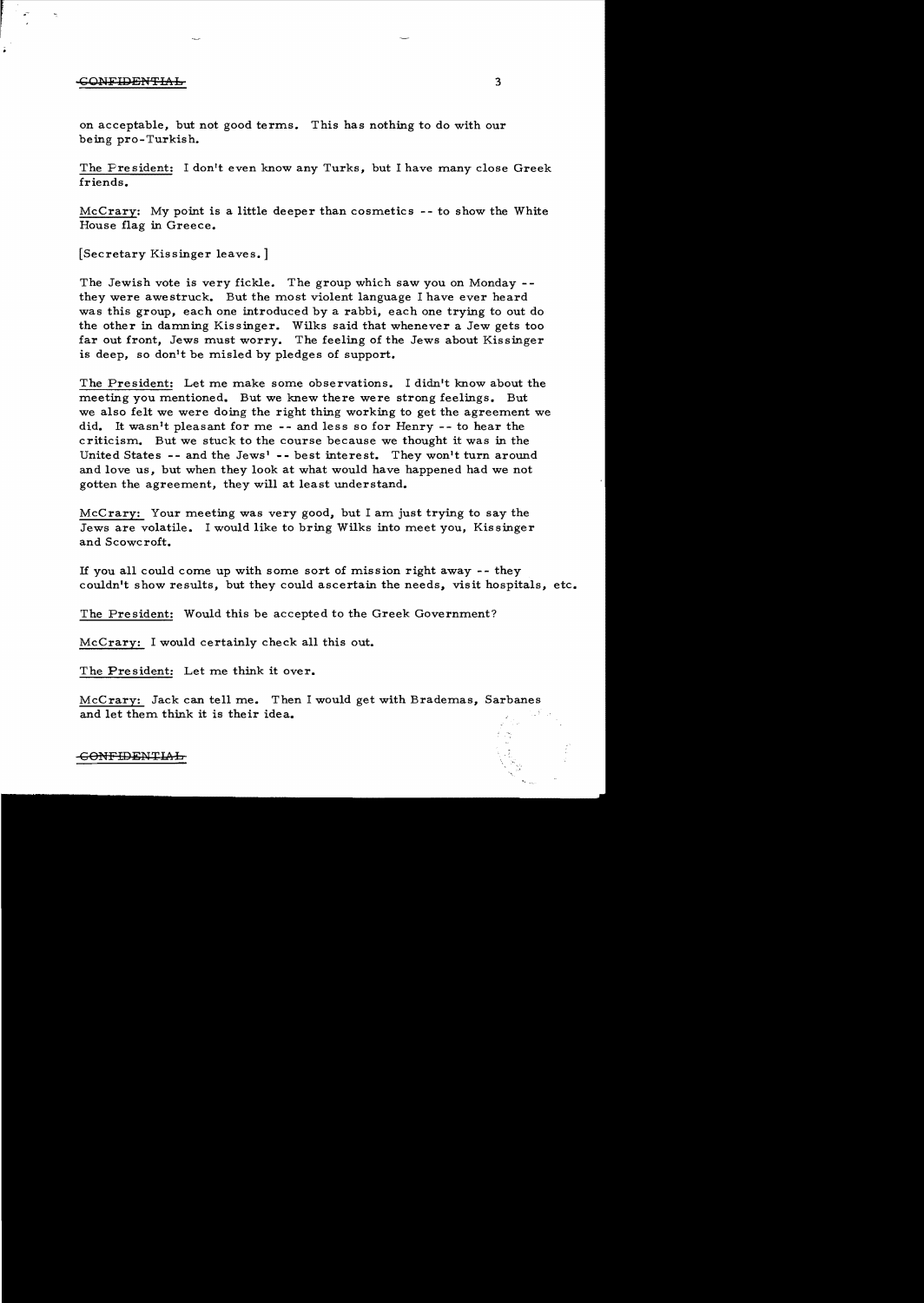P/M-Erary/Marsh/K  $1054725$ M d'Ossayt pour a uspeilleur pour voirs. She come spectral P Your more vict y. She had designed withing 25 (Kintos) Union (R inters)<br>Union The Peubled John Wayne<br>P He was optimate + the Lemonial to not in a comple  $\int d^2m\rho$ Un He no ont war , surhing schunking again. Let me juing nynt in - I han Tart 1 th Scort Ja 1/2 about Chris. I have worked all c Creeks all un life. The Greeks have leven my handle for my politiek wich we did elterni groupe. P I have a day opportuna for Gerok-am. Try 1st 2 poès more ut tomm. No one halped me more in my companyes. I believe to appa. But him in c par use have unan channel mixed layatte What bothers me in that and result of unhange has been convictigatative A what they wount. There has been us pop malcon bypare mone unit la tes so longar à endange hats is uscera, I don't see one thing gained from point 9 vier J OS, Greech, et & James, 25 is a total Un for We hownt pollenont of the und gave Marhitaire want is how to solve a John. by Os I write in Lote to Sc. who pass me much time + patrime. Like Ang. Anny James Change **DECLASSIFIED** E.O. 12958, SEC. 3.5 NSC MEMO, 11/24/08, STATE DEPT. OUNDELINES, State Dr.v. et 3/10/14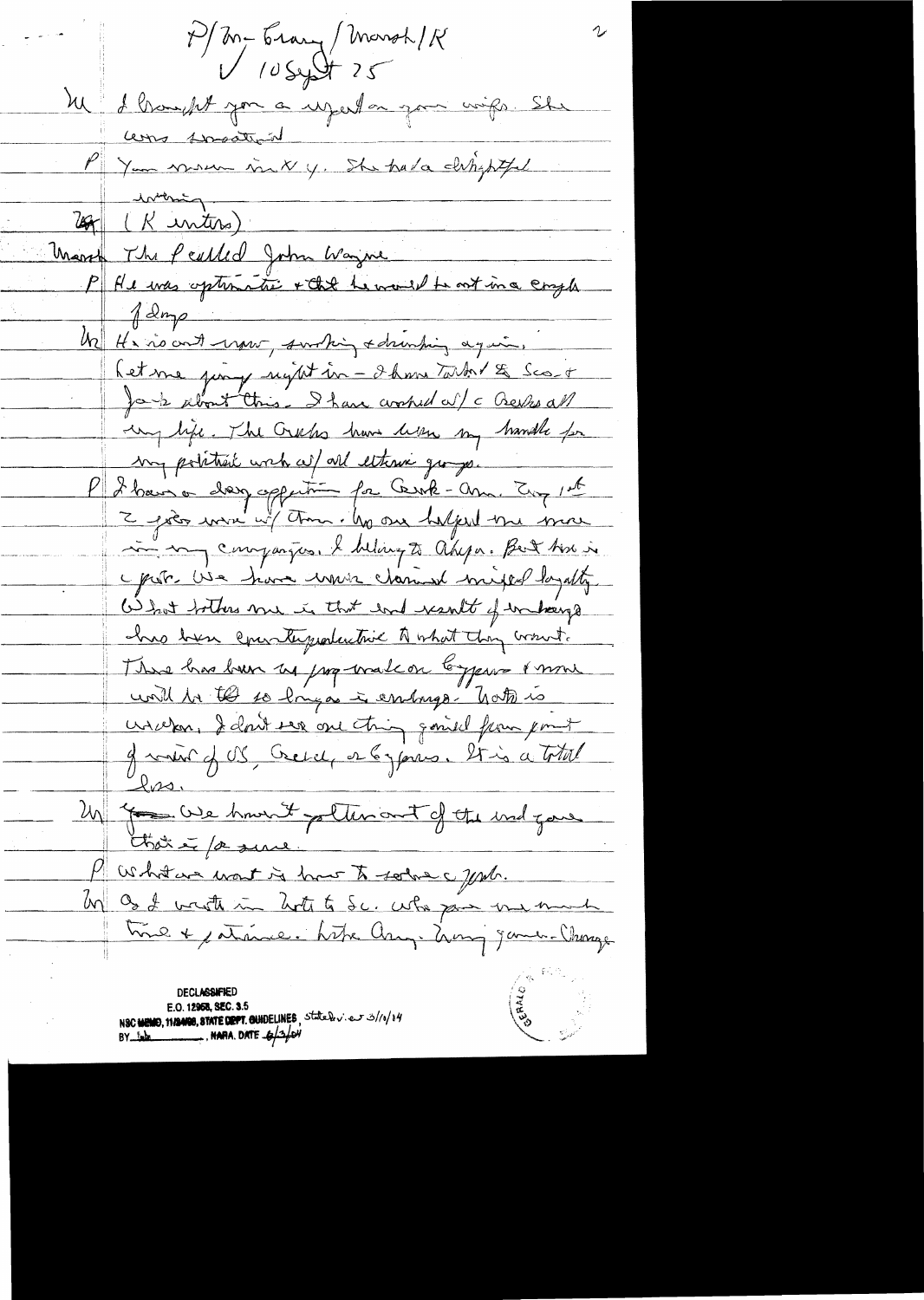ate half Than haven't hver on sympaty You am industited cruck courts be my justifient you how it want &c and with force work huff. Constitution more or US mission, hadeling mich Lim, w/ Com Van Flut + some Greek Malsso, 5 ant drive wil Grach Gort. It would strangthen Vina hand. There is a fulling in a Gash crisity that they have wear but what lance they got . This messive would dépose jul. P Us have belding a card bill for ME sittement + c G-T set. I think it is good to get as many pro-onl people on I freeze and built are posible. The insolar prop with the public along by though  $k$  way. K On dif in That c Grank Good home asked er not to put in G cind in some time pour vie butays wat he came it bodes the apapof. Un when would card but join. K Unight by cend of a worth. Work are Mind use inventil like to get a whole pubage in at me. We have a big prog p Burse, We are great admiran of Para. But he coudo a ragist settlement ou bypres so it don't get to be a donnetic possion. It wit that we are po-T, heltalme us would have had to somedly une We had some missions in Jan. Greece and bitacy the because they append that we would use at to left a entrango. begang is somble on anythin, but not you Change This has mothing to be enfrom the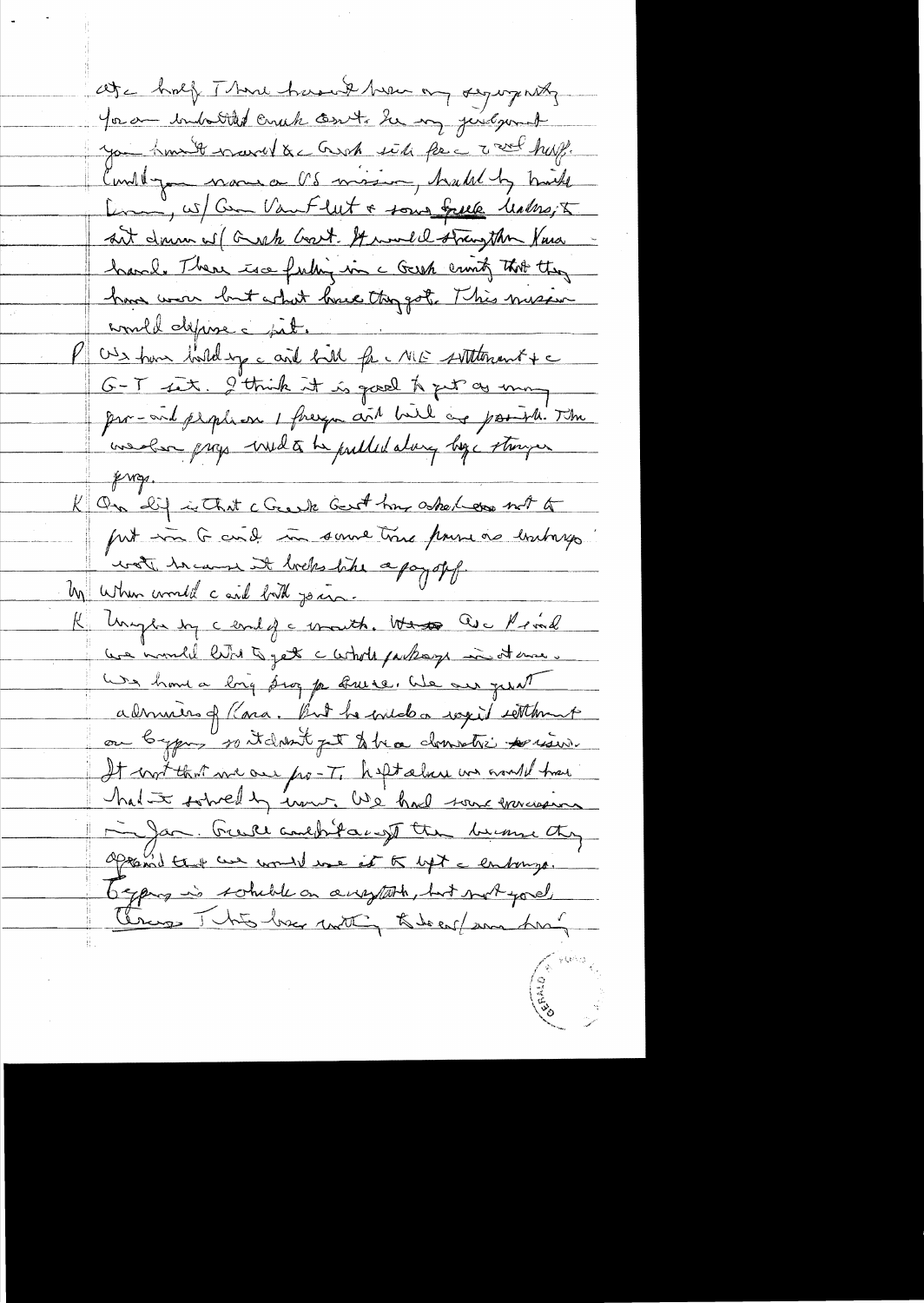- færk Weiber - Hard og fort 16 h. z. hanger

for Turkich fun Junkock<br>Idant man kun van Tunks, but Ihan von door Gerk frits. Me Jay pourt is at little deeps than correction to san-you are homeday - con use annotach. But - most indert language shows ever heard was this porp, is have introduced by a lubling tachan tying to controls control in demaning K. In seles park whenever a four gets to par out fort, Jema mont corresponding for June about Kis day, se dont la middle la judge de segurt. P hat me mond sour demotion. I didn't hum about the maty you invitanced. But ind knew there were ptrong feelings. But that we also full me were dorige nytt thing washing toget a cqueenot we did-Himmer's phason & for me - & has so for K - to have cention, But we struck course brange un that it are in  $CVS - \epsilon = \{ \omega \}$  who has internet What They want twee amount to the way but when they look at what would have bry paced habove not gather agreement, they wish at lost indicational. In Gon with was very good, but I justlying Kong the gree are worked bround his ting winter inté must pan, K & Scor. of you all could can exp w/ earne post of mission unget once, they couldn't strawicalits - but they